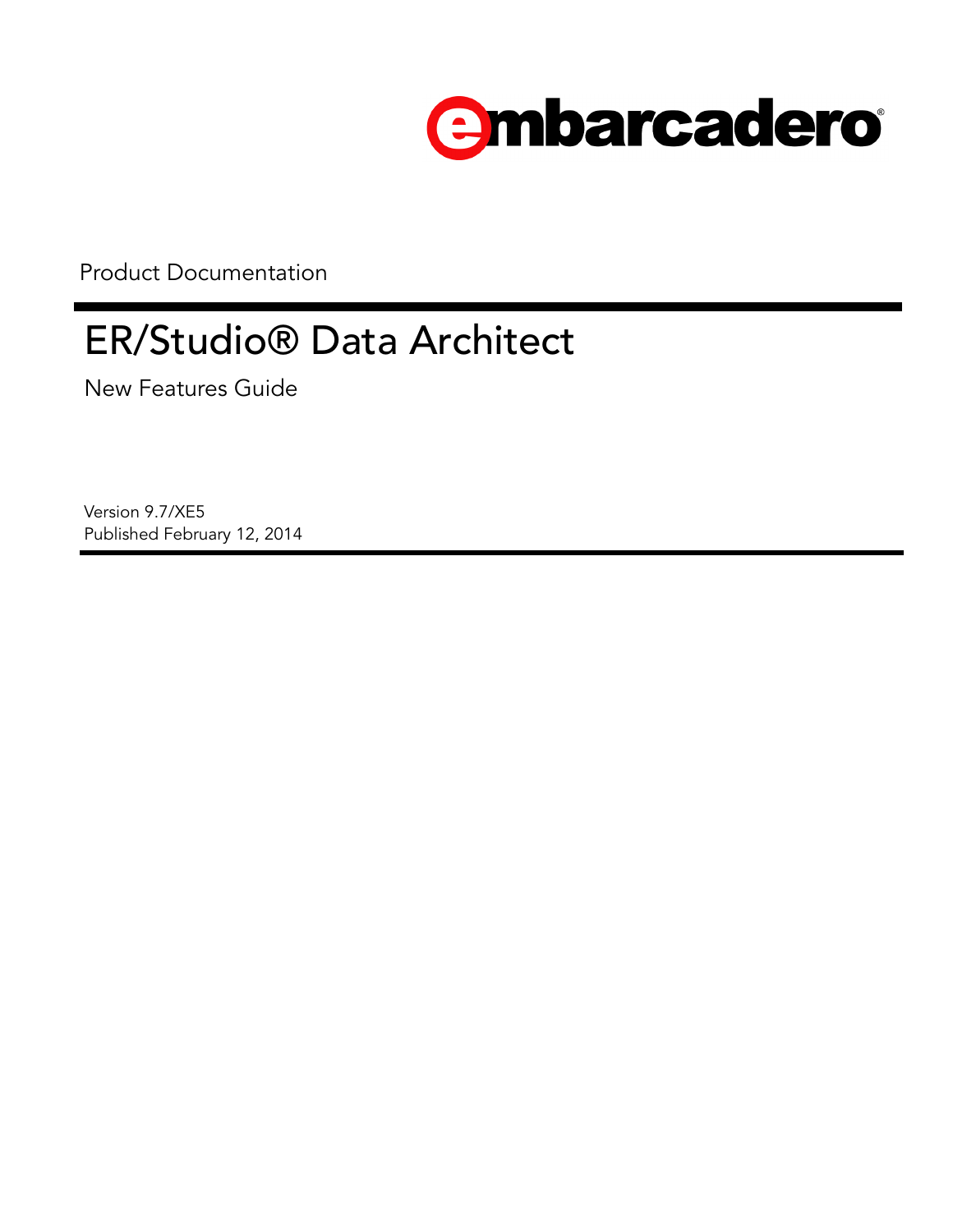© 2014 Embarcadero Technologies, Inc. Embarcadero, the Embarcadero Technologies logos, and all other Embarcadero Technologies product or service names are trademarks or registered trademarks of Embarcadero Technologies, Inc. All other trademarks are property of their respective owners.

Embarcadero Technologies, Inc. is a leading provider of award-winning tools for application developers and database professionals so they can design systems right, build them faster and run them better, regardless of their platform or programming language. Ninety of the Fortune 100 and an active community of more than three million users worldwide rely on Embarcadero products to increase productivity, reduce costs, simplify change management and compliance and accelerate innovation. The company's flagship tools include: Embarcadero® Change Manager™, CodeGear™ RAD Studio, DBArtisan®, Delphi®, ER/Studio®, JBuilder® and Rapid SQL®. Founded in 1993, Embarcadero is headquartered in San Francisco, with offices located around the world. Embarcadero is online at www.embarcadero.com.

February 12, 2014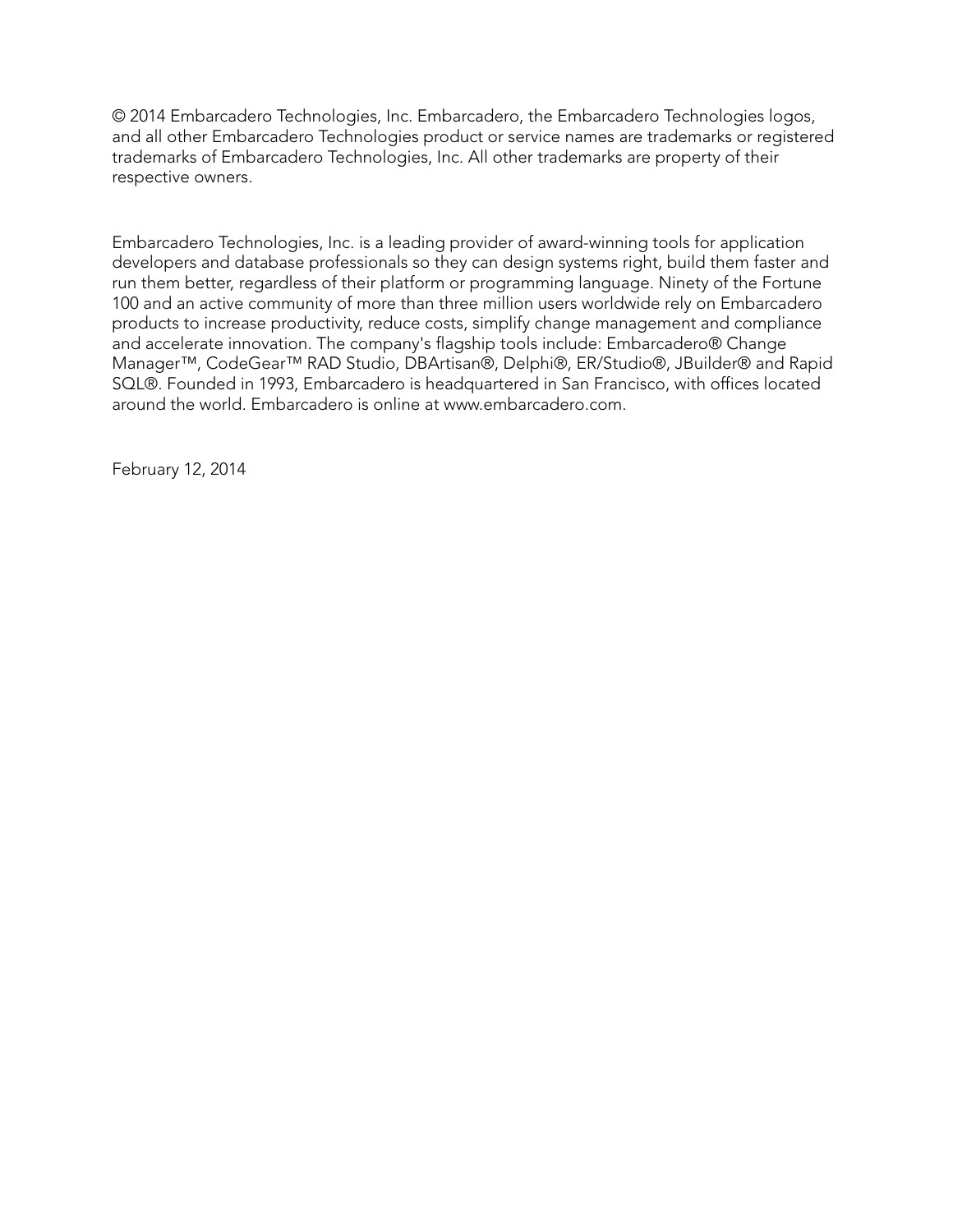## **Contents**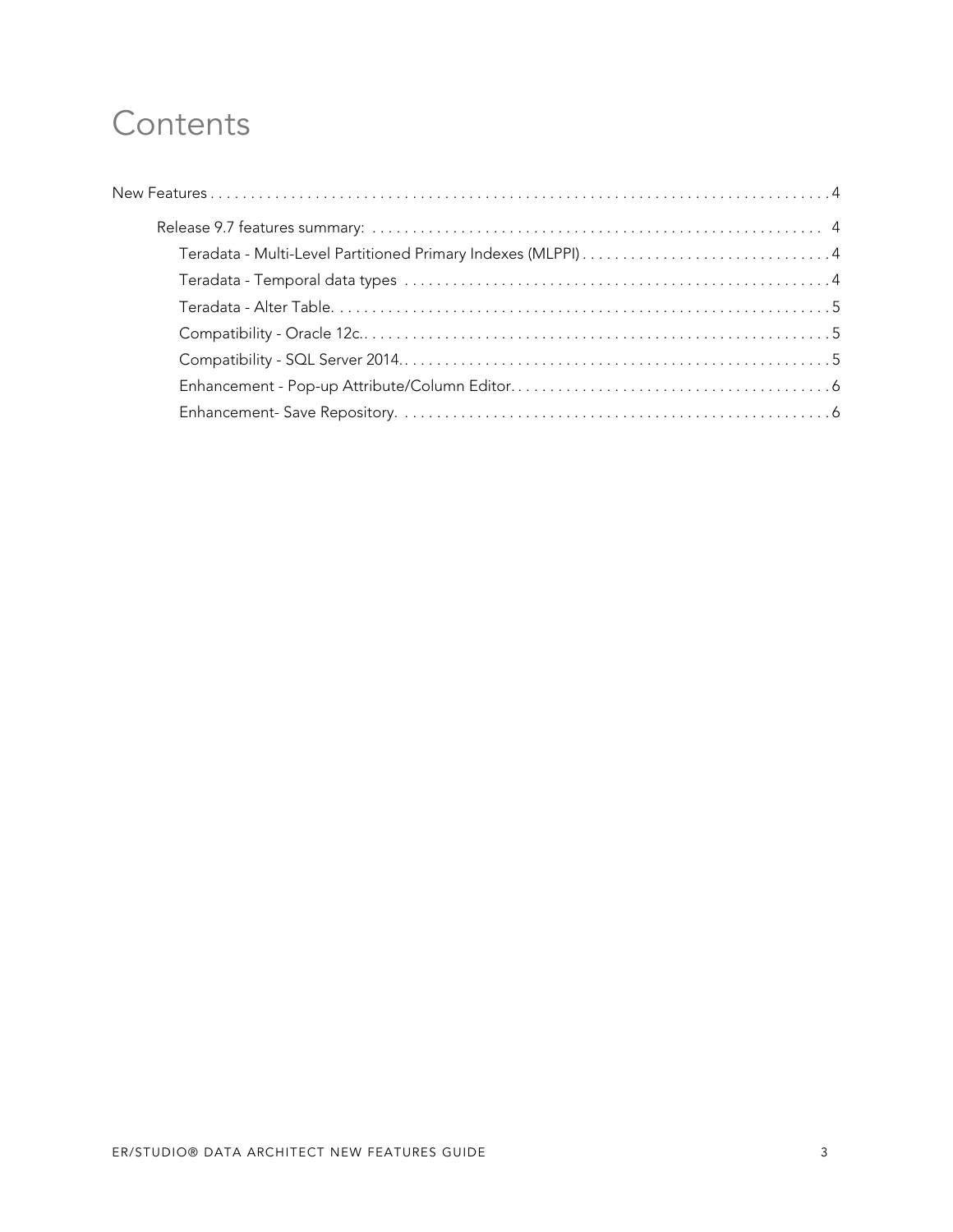# <span id="page-3-0"></span>NEW FEATURES

This new features guide covers the new features for both ER/Studio Data Architect version 9.7.

### <span id="page-3-1"></span>RELEASE 9.7 FEATURES SUMMARY:

In addition to many bug fixes, 9.7 offers the following new features.

• First-class Teradata Support

[Multi-level Partitioned Primary Indexes](#page-3-2)

[Alter Table](#page-4-0)

[Temporal Datatypes](#page-3-3)

- [Interval](#page-3-3)
- [Period](#page-3-3)
- • [Oracle Add Tolerance for Oracle 12c](#page-4-1)
- SOL Server Add Tolerance for SOL Server 2014
- • [Popout Attribute/Column Editor](#page-5-0)
- • [Save Repository Server Name](#page-5-1)

### <span id="page-3-2"></span>TERADATA - MULTI-LEVEL PARTITIONED PRIMARY INDEXES (MLPPI)

ER Studio Data Architect XE5 adds full support including forward and reverse engineering for multi-level partitioned primary indexes (MLPPIs), which can significantly improve the performance of certain queries and high-volume insert, update and delete operations.

<span id="page-3-3"></span>TERADATA - TEMPORAL DATA TYPES

ER Studio Data Architect XE5 now supports:

**Period** - Full support for period datatypes including design, forward and reverse engineering.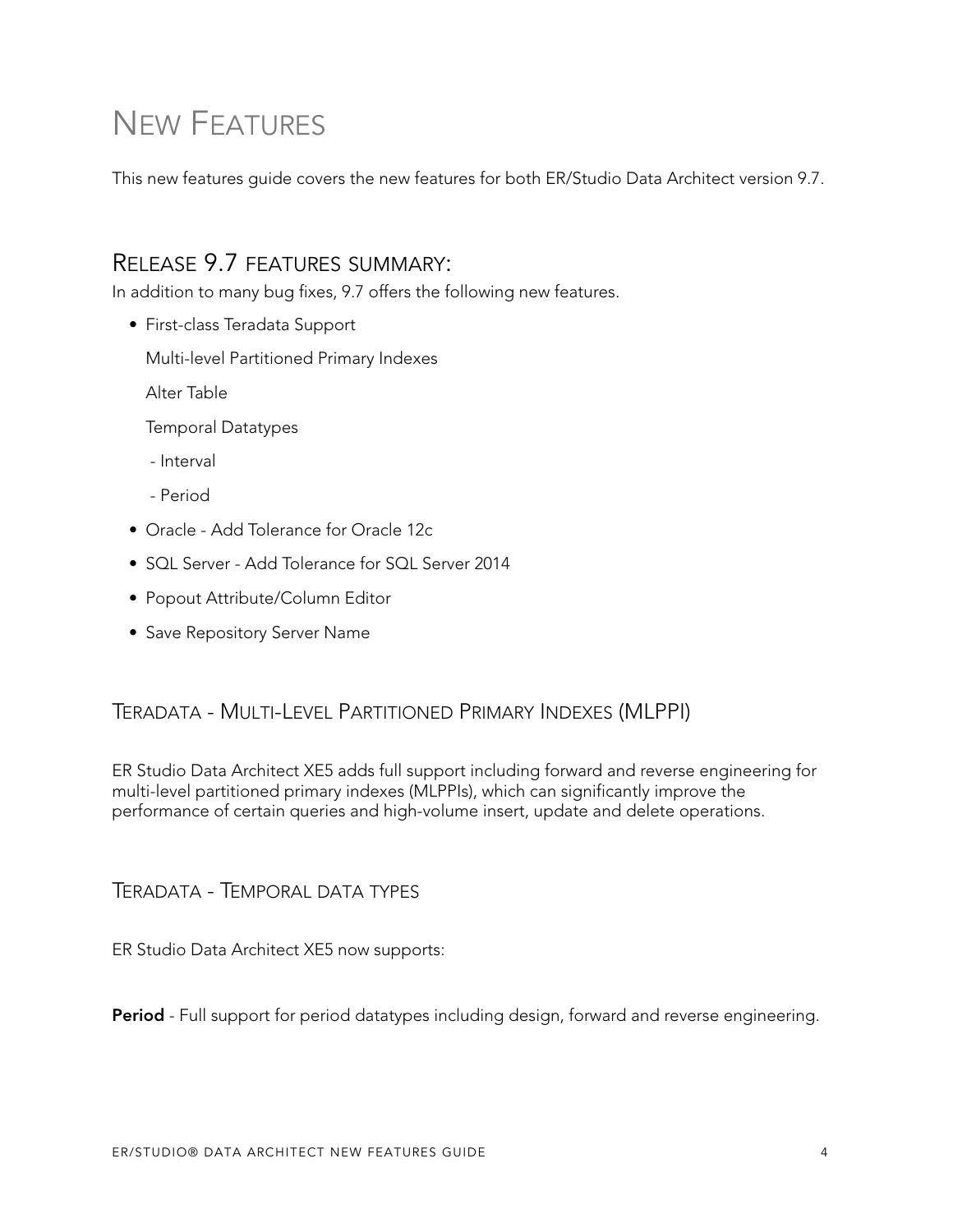**Interval Parameters** - Full support for precision of INTERVAL datatypes, including design, forward and reverse engineering.

| <b>Column Editor</b><br>Domain Name:                          | $\mathbf{x}$<br>$\blacksquare$<br>▣                                                                                                                       |
|---------------------------------------------------------------|-----------------------------------------------------------------------------------------------------------------------------------------------------------|
| [NONE]                                                        | $\Box$ Create Domain<br>$\Box$ Hide Key Attribute                                                                                                         |
| <b>Attribute Name:</b><br>CreateTimeStamp                     | Logical Rolename:<br>Physical Only<br>Synchronize Column Rolename<br>with Logical Rolename                                                                |
| Default Column Name:<br>CreateTimeStamp                       | Default Column Rolename:<br>Add to Primary Key?<br>Edit Foreign Key Datatype                                                                              |
| Rule/Constraint<br><b>Datatype</b><br>Default                 | Definition   Notes<br>Where Used<br>Reference Values<br>Naming Standards<br>Comp:<br><b>Identity Property</b><br>Format:<br>Title:<br>YYYY-MM-DDBHH:MI:SS |
| INTERVAL<br>▼<br>Width:<br>Scale:<br>$\bf{0}$<br>$\mathbf{0}$ | $\Box$ Identity Column<br><b>INTERVAL</b><br><b>TO</b><br><b>YEAR</b><br>Seed:<br>Increment                                                               |
| Allow Nulls ?<br>⊙ Yes ○ No                                   | $\Box$ Using Sample<br>Collect Statistics                                                                                                                 |
|                                                               | ୭<br>X Cancel<br>QK<br>Help                                                                                                                               |

<span id="page-4-0"></span>TERADATA - ALTER TABLE.

ER Studio Data Architect XE5 introduces the ability to generate Alter scripts for Teradata databases, both standard and extended, with round-trip database support.

### <span id="page-4-1"></span>COMPATIBILITY - ORACLE 12C.

ER Studio Data Architect XE5 now supports Oracle 12c across the product.

<span id="page-4-2"></span>COMPATIBILITY - SQL SERVER 2014. ER Studio Data Architect XE5 now supports SQL Server 2014 across the product.